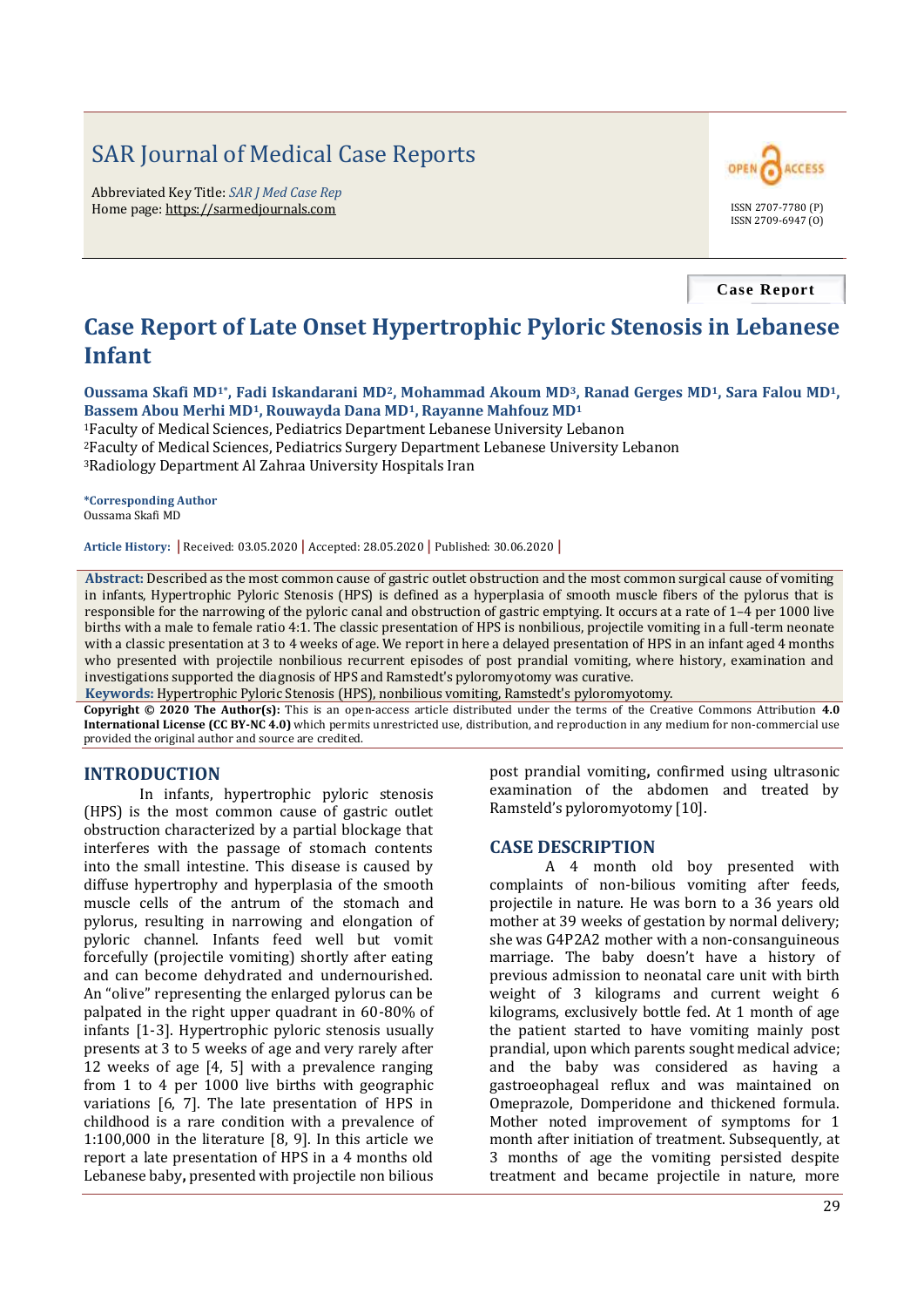frequent and blood tinged especially last 4 days. The mother mentioned also a change in bowel habits with absent stools during last 4 days. On physical examination: vitals were within normal limits, yet the baby was irritable, not in distress, and looks mildly dehydrated with non-depressed open anterior fontanel with good peripheral perfusion, his abdomen was soft but mildly distended with positive bowel sounds and without evidence of any organomegaly or hernia. Initial laboratory investigations including CBCD and electrolytes showed moderate elevation in WBC (14300 cell/hpf) with lymphocytic predominance (62.7%), hypochloremia (Cl 85 mmol/l) and alkalosis (bicarbonate 29 mmol/l). KUB was done urgently revealed distended stomach, absence of air fluid levels. IV fluid infusion started. Differential diagnosis consisted of lactose intolerance, cow's milk protein allergy, severe gastroesophageal reflux disease, duodenal atresia and pyloric stenosis. Upper GI series was done and showed delayed passage of contrast from stomach to duodenum with severely distended stomach (**Error! Reference source not found.**).



**Fig-1: Radiography of upper gastrointestinal series showing distended stomach, poor passage of contrast from stomach to duodenum**

Pyloric stenosis was suspected, and diagnosis was confirmed by ultrasound of the abdomen that proved a hypertrophied, 6 mm thick pyloric muscle (**Error! Reference source not found.**).



**Fig-2: Abdomen ultrasound showing pyloric muscle of 6 mm thickness**

Nasogastric tube was inserted for gastric decompression; baby kept NPO and was prepared for pyloromyotomy (**Error! Reference source not found.**).



**Fig-3: Pyloromyotomy**

Oral intake was resumed 6 hours postoperative with oral rehydration solution for the first 8 hours followed by progressive introduction of formula and the patient discharged in the next day without any complication. Baby was followed after two months and had normal development and weight gain.

## **DISCUSSION**

As described for the first time by Hirschsprung in 1888, Hypertrophic Pyloric Stenosis (HPS) is defined as the most common surgical cause of vomiting in infants [11]. The etiology of HPS is